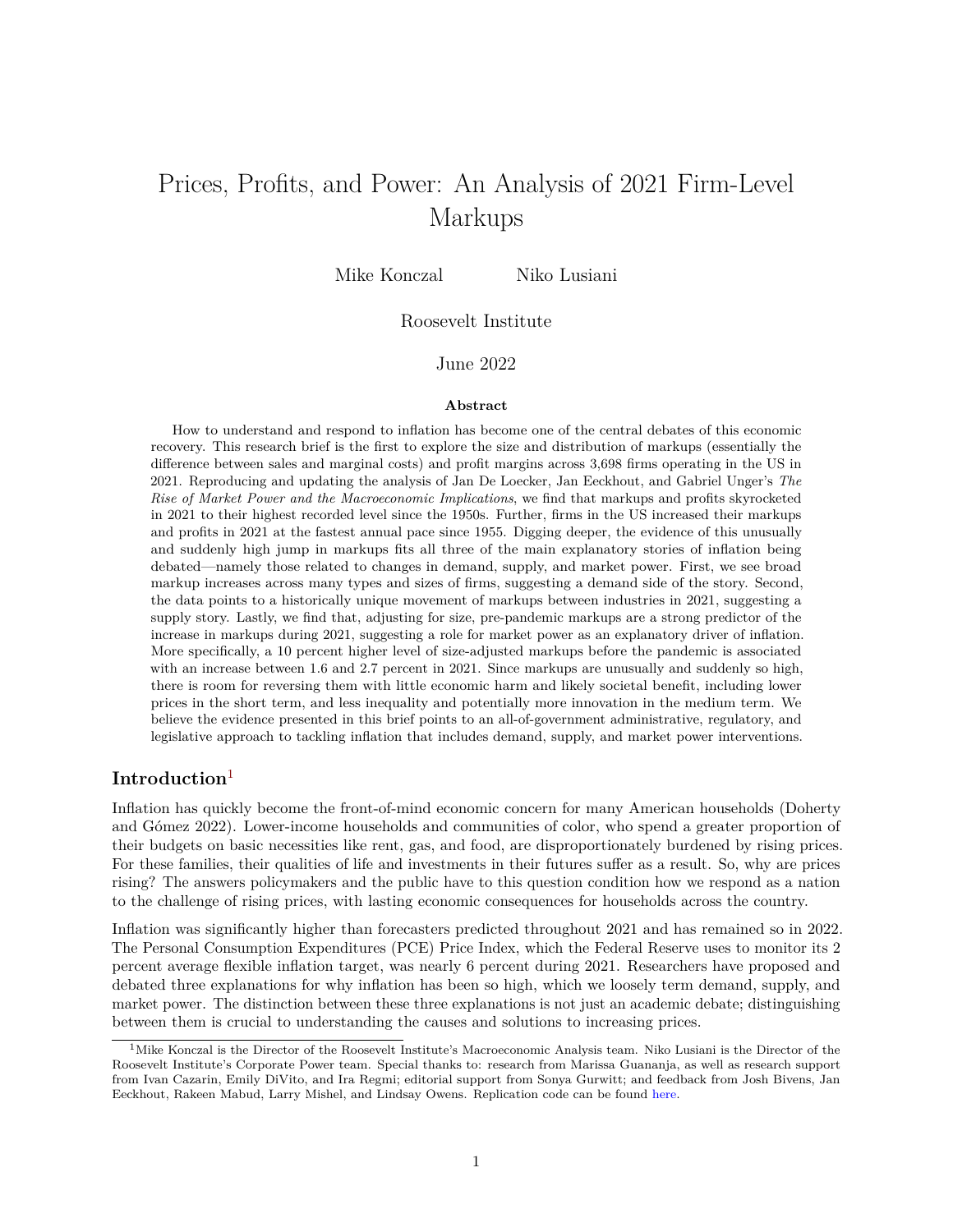US policymakers put a significant amount of fiscal and monetary stimulus behind the recovery, especially through the 2021 American Rescue Plan. Proponents of the demand argument say that this stimulus has pushed demand too high, resulting in inflation (Furman 2021). Proponents point to the higher levels of inflation and personal disposable income as compared to European countries (Jordà et al. 2022), the excessive savings built up during the pandemic, and high values of labor market indicators such as job openings and quits (Domash and Summers 2022).

Proponents of the supply explanation point to the disproportionate increase in spending on goods over services during the recovery, and the pressures that this has put on supply chains, which have suffered from decades of disinvestment. Investment choices by firms during the pandemic, especially around automobiles and semiconductors, have also affected reopening, and both the pandemic itself and broader geopolitical crises continue to pressure the supply side (Bernstein and Tedeschi 2021). Observers have also cited long-standing disinvestment and financialization of critical supply chains as setting the stage for pandemic shortages (Dayen and Mabud 2022). Beyond these developments, proponents point toward the lack of either a wage-price spiral in worker wages or an increase in the labor share of income as evidence that demand is not the core driver of inflation (Bivens 2022b).

A third explanation argues that market power has been a driver of overall price increases, as the interaction of demand and supply changes have given firms, especially dominant ones, more power and discretion to set upward pricing strategies during the shifting demand and supply dynamics of the recovery. The more concentrated the economy is, the more ability the dominant firms have to turn pandemics shocks into higher prices (Bräuning, Fillat, and Joaquim 2022). In the tax incidence literature, which analyzes who ultimately bears cost increases between firms and consumers, the idea of "over-shifting," or a pass-through rate of over 100 percent for costs, is both present in the latest models and seen in the empirical evidence. Under either monopoly or oligopoly, pass-through can exceed 100 percent if demand is very convex (Weyl and Fabinger 2013), and this has been observed in markets for solar panel leasing (Pless and Benthem 2019), alcohol taxes (Kenkel 2005), cigarette taxes (Delipalla and O'Donnell 2001), and more broadly across sales taxes (Besley and Rosen 1999). The idea that some costs on firms could be over-shifted to consumers in a concentrated economy is worth taking seriously.

In this understanding, financial analysts and shareholders expecting short-term earnings boosts from increasing prices over and above the costs (i.e., markups) encourage firms to be price-makers instead of price-takers, and similarly punish firms that don't exhibit or exert pricing power (Mabud 2022). The evidentiary focus here has generally been on economy-wide national accounts measures of profits and profit margins, as well as analysis from presentations of price increases on earnings calls (Owens 2022).

These three factors—demand, supply, and market power—interact and reinforce one another in the real world. However, thought leaders and policymakers often focus solely on the specific tools to curb their preferred driver of inflation. But whatever the sources of inflation, the validity and size of the observed profit margins and price markups matter significantly for how we respond going forward. If margins are unusually high, then there's the possibility that profits and markups can decrease as either supply opens up or demand cools, removing pricing pressure. Such a high profit margin also means that there's room for wages to increase without necessarily raising prices—an important dynamic in a hot labor market. Markups also matter more generally for the economy because they distribute economic gains from consumers and workers to firms and shareholders, especially when almost 100 per cent of publicly traded firms' earnings are distributed upward to shareholders rather than retained and reinvested in the company itself (Palladino and Lazonick 2021). Markups have also been found to change consumers' decisions, increase economic rents, and distort incentives for investment and innovation over time (Harberger 1954; Döpper et al. 2022). It's unclear whether or not these dynamics will happen. But it's important to first understand empirically whether and how margins and profits have actually increased during this recovery.

# **Data and Methodology**

This analysis replicates the methodology and analysis of markups and profits from *The Rise of Market Power and the Macroeconomic Implications* by Jan De Loecker, Jan Eeckhout, and Gabriel Unger (De Loecker, Eeckhout, and Unger 2020), in which the authors estimated that markups—how firms price and sell goods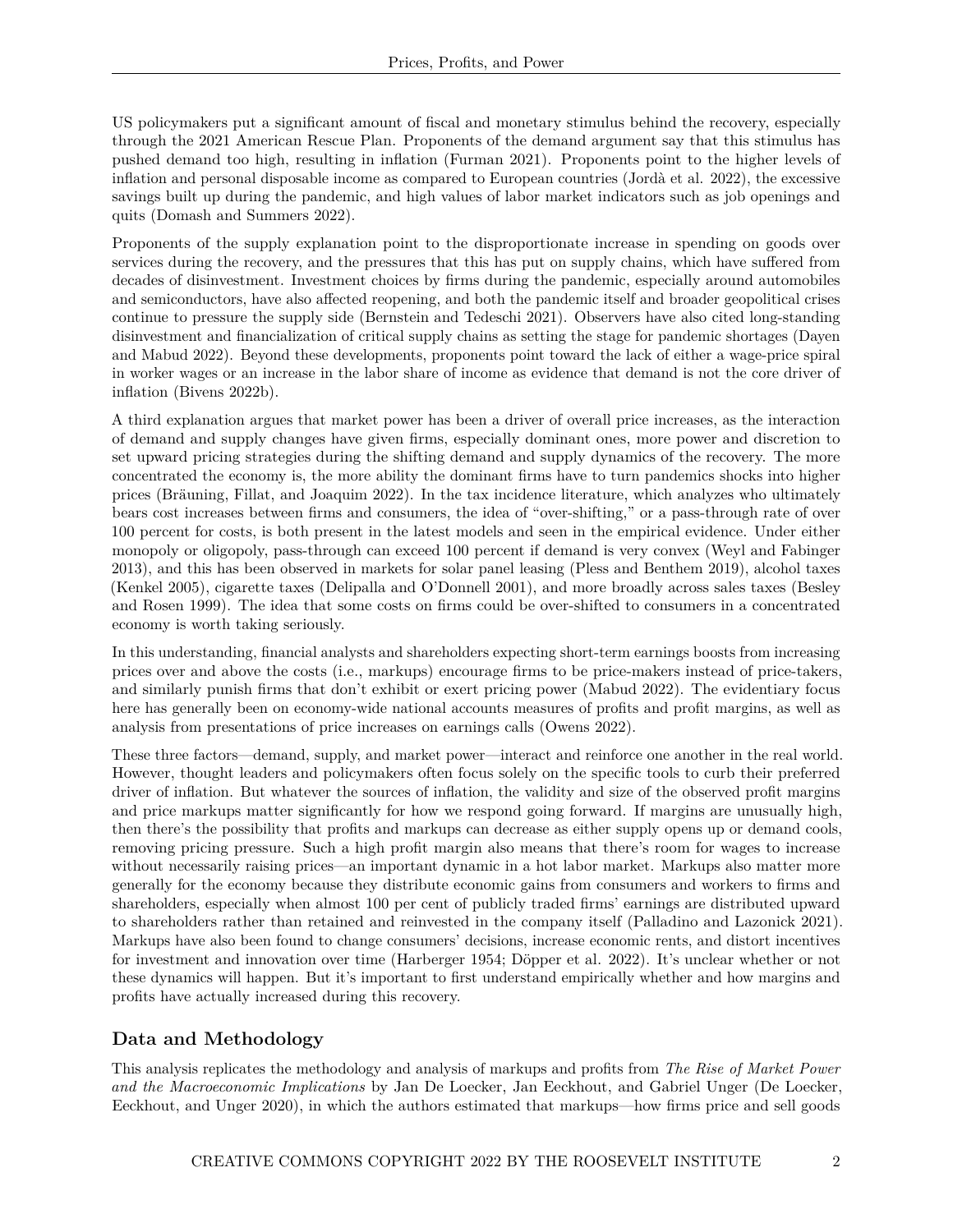and services above marginal costs—had been flat from 1955 through 1980 but increased in a consistent and dramatic fashion through 2015 (the last year in their sample). This increase was almost entirely driven by firms in the top half of the markup distribution, and especially the top quarter. In addition, profitability increased for these firms, even controlling for changes in overhead costs and other business measures. In this brief, we update their analysis through 2021.

We rely on data from the real-world financial accounts of firms for the period 1955–2021, as collected by Compustat. Compustat pulls its information directly from a variety of sources including the Securities and Exchange Commission (SEC) filings of the companies themselves, company annual and quarterly reports to shareholders, and S&P's Global Indices. This gives us an initial 586,504 firm-level observations, with 11,490 from firms in 2021.

Though comprehensive when it comes to publicly traded firms, this data may not be fully representative of the US economy. As (De Loecker, Eeckhout, and Unger 2020) notes, publicly traded firms tend to be slightly older, larger, and more capital- and skill-intensive than the economy as a whole, and the industry mix differs from that of the larger universe of US firms. Moreover, we are unable to create concentration ratios with this data, as the results would differ from more comprehensive data (Keil 2017). Further, all 2021 firms may not have reported at the time this research was conducted; as of June 6th, 2022, we were looking at an initial 11,490 firms in 2021 versus an average of 12,293 firms from 2019–2020. The addition of several thousand 2021 data entries to this analysis over the course of the research hasn't changed the results, so it is unlikely there is a bias introduced from this earlier analysis.

In order to clean the data, we removed firms with multiple observations in a year, with missing NAICS codes, and with missing or zero sales, cost of goods sold (cogs), or NAICS information. We filtered out the top and bottom 1 percent of the ratio of sales to cogs and repeated this for cogs as a share of cost of capital. We deflated income data by PCE. The result is 3,698 observations for 2021 and 265,893 observations between 1955 and 2020.

(De Loecker, Eeckhout, and Unger 2020) finds that a markup of a firm can be derived from the following equation:

$$
\mu_{it} = \theta^v \frac{P_{it} Q_{it}}{P_{it}^V V_{it}} = \theta^v \frac{Price*Quantity}{Costs^V * Inputs} = \theta^v \frac{Sales}{COGS}
$$

Where  $\theta^v$  is an industry- and year-specific production function,  $P_{it}Q_{it}$  is total revenue, which can be approximated by *sales*, and  $P_{it}^V V_{it}$  is average cost of production multiplied by production, which can be approximated by *cost of goods sold.* Both of these are reported by the firms in the income statement that Compustat collects and standardizes across years and firms.

Because of data limitations, we did not estimate the production function for 2021 in the markup equation. Instead, we used 0.85, the average value in their sample, across firms and years. We checked this by using industry-level production functions for 2015 for subsequent years and found the significance and general results unchanged.

Throughout this analysis, we used both firm-level markups and size-adjusted firm-level markups. In order to adjust for size, we weighted the firm by the share of total sales in that year. This is important because the size of sales of firms varies greatly among our sample. Looking at yearly sales averages, the 75th percentile of firms has 22 times the sales of the 25th percentile, while the 90th percentile firm has over 400 times the sales of the 10th percentile. The more sales a particular firm makes, the more impact it will have on consumers, prices, and the economy as a whole.

For firm-level regressions, we used prior-period markups as a proxy for market power. Some authors have used concentration ratios in this context; however, we cannot create reliable concentration ratios given the limitations of this data. Even if this data was available, we believe that properly tracking market power should go beyond how concentrated a market is to include underlying market imperfections and power imbalances between stakeholders in the firm (Manning 2003; Naidu and Posner 2020). Markup indicators are able to grasp these dynamics.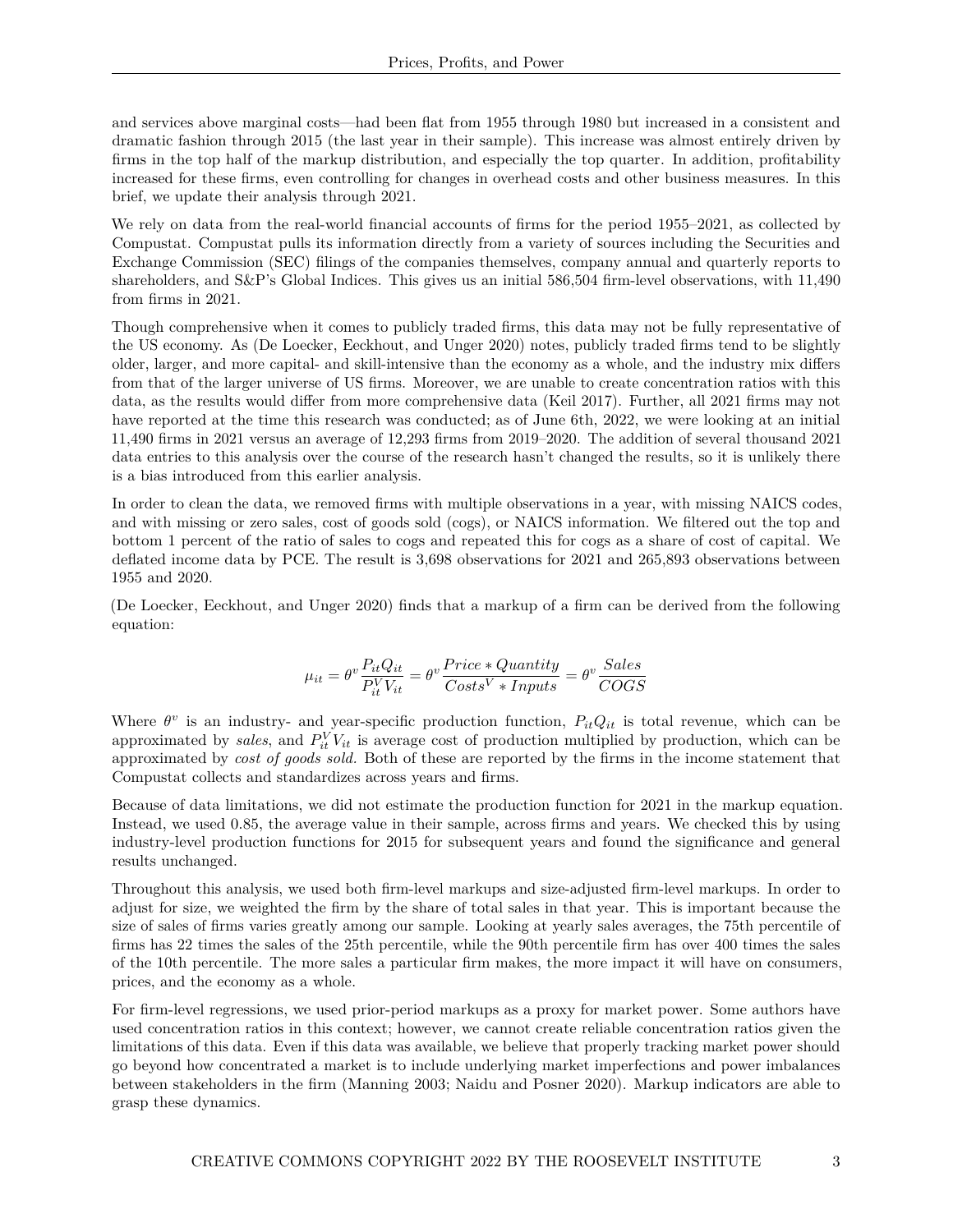## **Empirical Questions and (Some) Answers**

#### **Are markups up or down?**

The following four figures largely reproduce the methodology in (De Loecker, Eeckhout, and Unger 2020). In order to look at how firms have increased their markups in the aggregate, we added up size-adjusted firm-level markups from 1955 through 2021. The results are shown in Figure 1. We found that markups in the year 2021 were both the highest level on record and the largest one-year increase—over 2.5 times the increase of the next several largest annual increases. While markups averaged 1.26 between 1960 and 1980, they have been on a slow and consistent rise since then, averaging 1.56 during the 2010s. In 2021, markups suddenly increased to 1.72—that is, the average markup charged in 2021 was 72 percent above marginal cost. In other words, in 2021, we see a sharp increase in the 30-year trend of firms in the aggregate decoupling their prices from their underlying costs.



Figure 1: Markups have increased

Breaking this down into its constituent parts, we can look at aggregate sales and aggregate cost of goods sold separately in each year since 1955. Figure 2 shows the evolution of both of these, taken as the average values across firms in each year. We find that 2021 was largely driven by increased sales, with costs (including wages) increasing only slightly. This is inconsistent with any indication of a wage-price spiral.

#### **Are profits up or down?**

Higher markups do not necessarily have to translate to higher profits, but they did in 2021. Figure 3 shows two definitions of annual profits across the data set from 1955 to 2021. Operating profit margin here is defined as *sales* minus *costs of goods sold* as well as *selling, general, and administrative expenses (sga)* as a percent of *sales*. This definition is pretax, and thus won't be driven by the Tax Cuts and Jobs Act (TCJA). We see it going from 14.6 percent from the 1960s through the 1980s to 16.7 percent during the 2010s. It then jumps to 19 percent in 2021. The 3.2 percent annual increase to that level is more than twice the next highest annual increase across the time period analyzed. This is noteworthy, as there's considerable debate in the literature over whether, and by how much, to include *sga* as part of the costs for determining the markup. Our analysis found that, even when *sga* was included in the costs of production for markups, as it is for operating profits, we still got the same results.

We also looked at net profit margin, here defined as *net income* divided by *sales*. Net income is defined as profits after taxes, in addition to other costs. Here we see a more consistent range, with net profit margins increasing from a yearly average of 5.5 percent from 1960 to 1980 to averaging 6 percent during the 2010s. In 2021 it jumped to 9.5 percent—again its highest value on record. Profits were consistently up across definitions.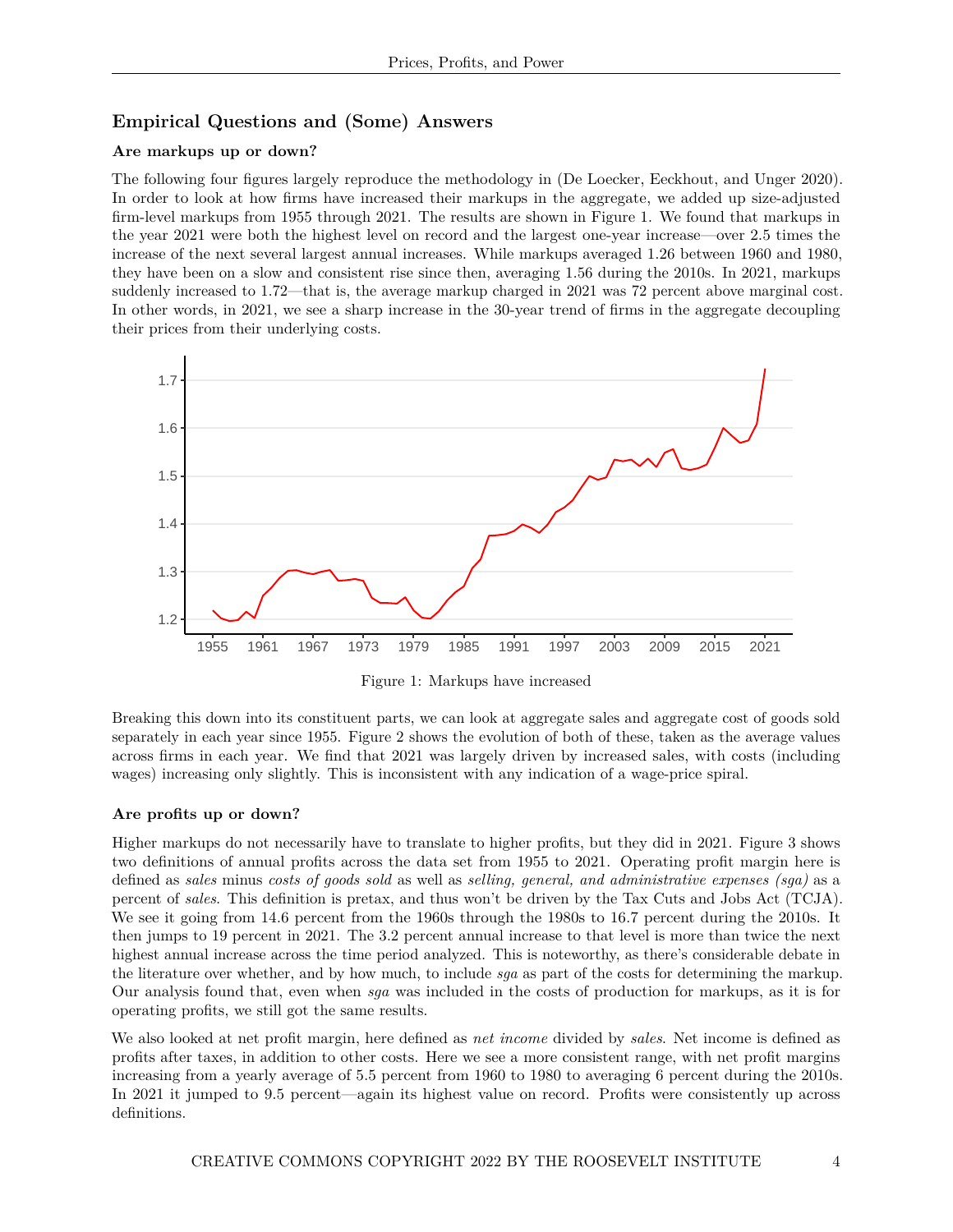

Figure 2: Sales have increased more than costs, average firm value in sample by year



Figure 3: Profit margins are at record highs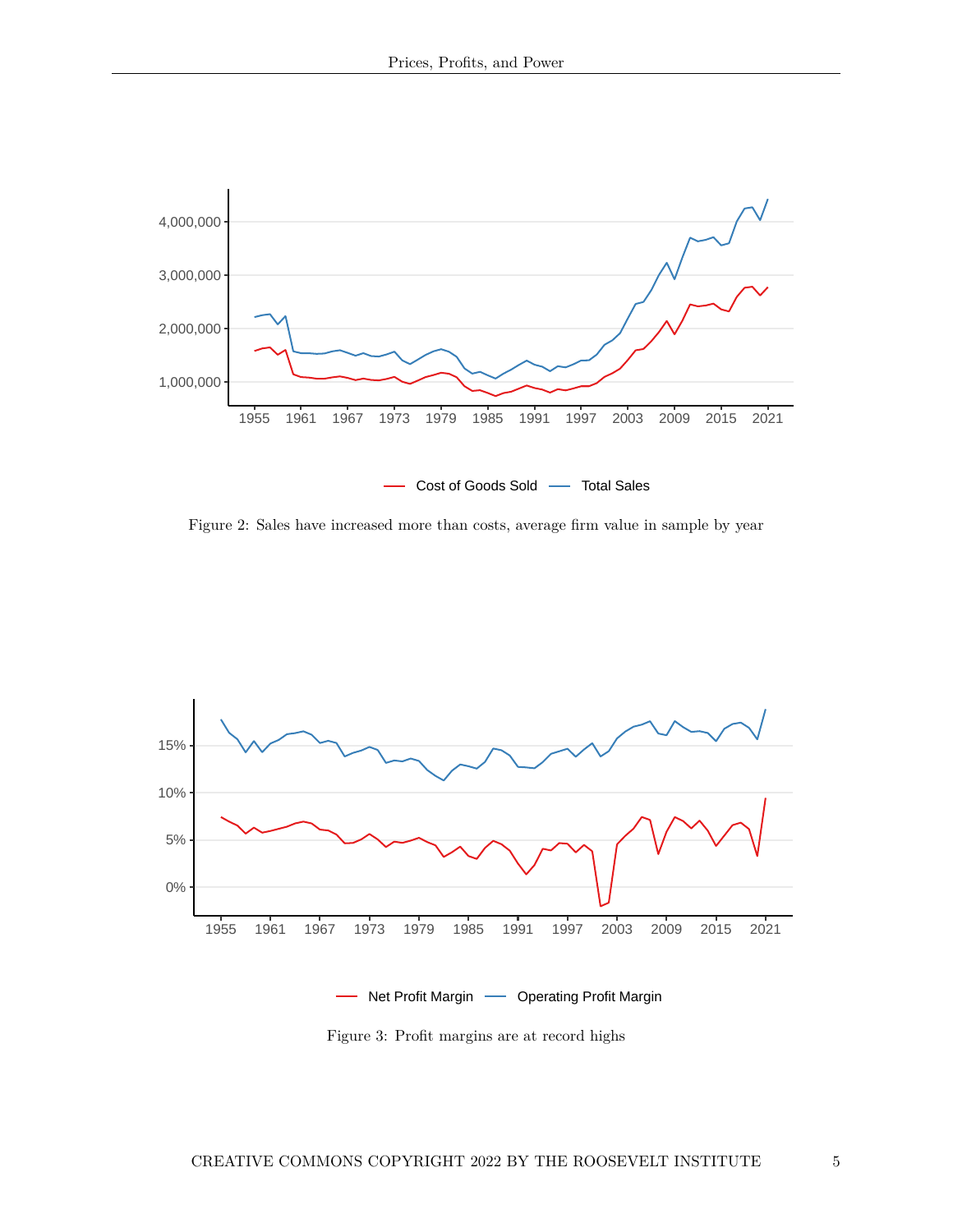#### **How has the distribution of markups between firms changed?**

We next turned to the distribution of markups between firms. As a result of creating firm-level markups, we were able to calculate the distribution of markups between firms, as well as observe changes both over time and in 2021. Figure 4 shows the distribution of markups between firms by year. De Loecker, Eeckhout, and Unger (2020) emphasized that markups were increasing only in the top half of the distribution over the past four decades. This means that markups have largely been driven by the very top of this distribution—around the 75th and especially the 90th percentile.



Figure 4: Distribution of markups between firms increases overall, especially at the top

While 2021 didn't change the fundamental nature of this pattern, two things stand out. First, we see that the distribution at the top (the uppermost two lines in Figure 4) pulls away even further from the rest in 2021, with record levels at the 75th and 90th percentile of the distribution. (Since these are calculated each year, firms can change their rankings.) This shows that the sharp increase in aggregate markups in 2021 seems to be driven by firms with markups in the top 10th of the distribution. However, 2021 also differs from historical trends for a different reason. Namely, we observe an increase in markups across the entire distribution (the lowermost three lines in Figure 4) as well. The median and the 25th percentile of markups, for instance, increased to their highest level on record. Though much smaller in scope, given the broad nature across the distribution, this is impactful. The larger increase at the top suggests that firms enjoying higher markups or even less competition before the pandemic may have been able to take advantage of one-time demand and supply shifts in 2021 to increase their markups further during the pandemic. But the data shows that firms with smaller markups are also increasing their markups, suggesting a shift in demand more broadly.

In this sense, the existence of these markups still doesn't tell us anything about their nature or their source. It's not clear what our assumptions about the impact of market power should be without more formal modeling than this exercise can provide. On the one hand, market power may increase markups. Firms in a truly competitive market should be forced to set their prices equal to their marginal costs, and only in an uncompetitive market, with some firms exerting power over others, should firms have the power to price at levels which exceed their marginal costs of doing business. On the other hand, concentration might lower markups in certain instances. Some firms with a dominant market position may decide to delay or defer earnings in order to gain more market share by lowering prices below marginal costs to liquidate any further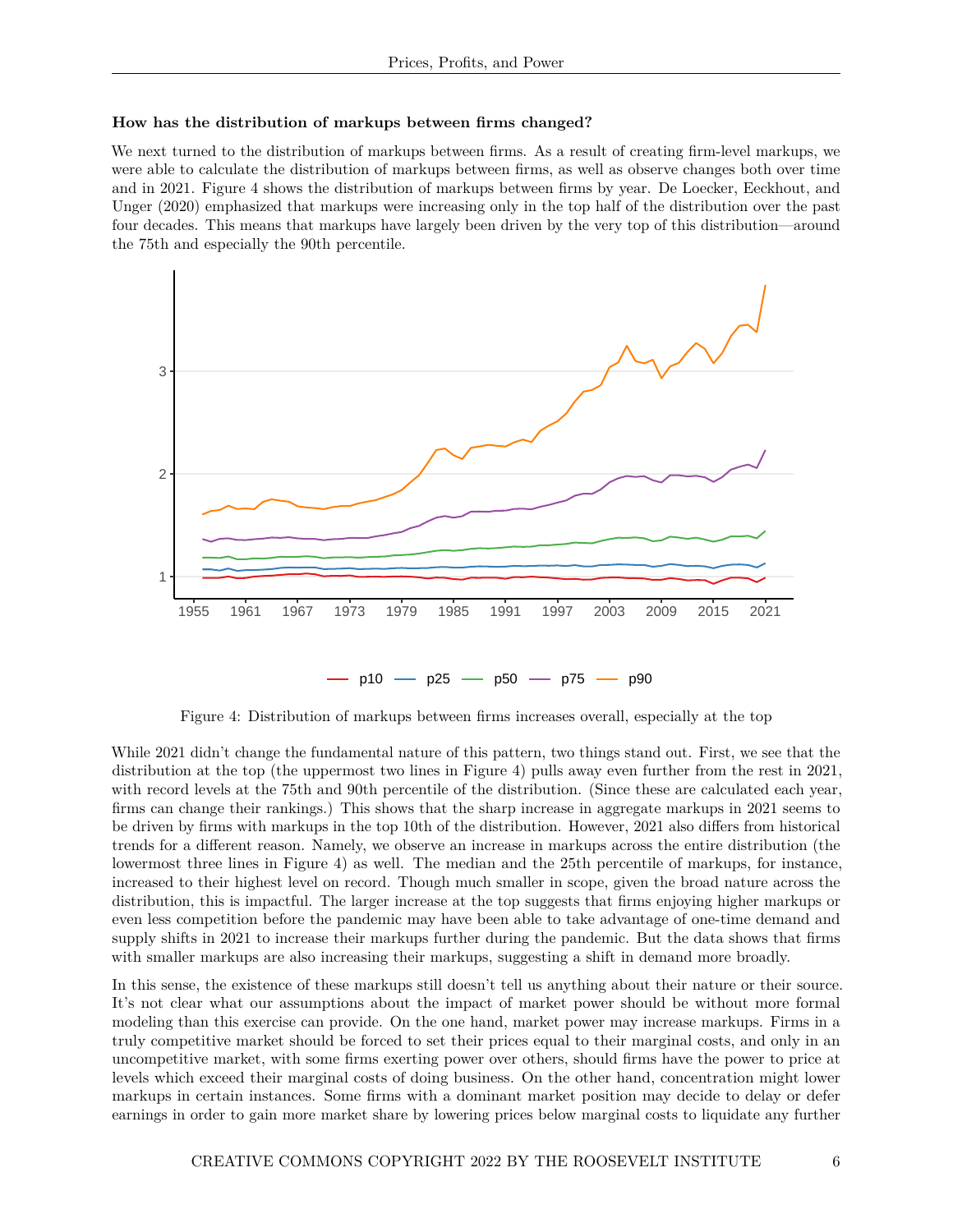market competition. In order to try and answer these questions, we now turn to firm-level analysis.

## **Sectoral and Regression Analysis**

#### **Markups and supply**

We know that inflation in 2021 was largely driven by specific industry-level reopening dynamics. New and used cars plus motor parts contributed 1.9 percent of the overall 4.3 percent increase in Consumer Price Index core inflation, a notable number given autos had generally contributed a slightly *negative* inflation rate in the five years before the pandemic. This is true of goods in general as people shifted spending from services to goods; while from 2014 to 2019, durable goods contributed an average of 0.19 percent monthly annualized, in 2021, goods contributed 2.3 percent to inflation. In the first months of 2022, inflation did broaden, and it remains to be seen how the balance between goods and services spending and inflation levels out.

Since we looked at 2021 data, we wanted to see if firm-level markups were characterized by industry composition, which would tend to suggest a supply story. For Figure 5, we took each firm's reported two-digit North American Industry Classification System (NAICS) number and used it to sum up the difference between their 2021 size-adjusted markup and the average markup between 2018 to 2020.



Figure 5: Markups have a strong industry story; difference between 2021 and pre-pandemic levels

Markups increased much more across some industries than others, consistent with supply-side stories. Markups increased especially for finance and insurance, real estate, mining, quarrying and oil/gas extraction, manufacturing, and information. (Because of the unique nature of financial and insurance income statements, we reran our analysis with those firms excluded, and reached the same conclusions.)

Using methodology from (De Loecker, Eeckhout, and Unger 2020) we can go further and decompose the increase in markups into increases within and between particular industries. Over the last several decades, markups have mostly increased within industries and not between them. This is often described as the rise of "superstar firms" that come to take over each industry, rather than something focused in a smaller number of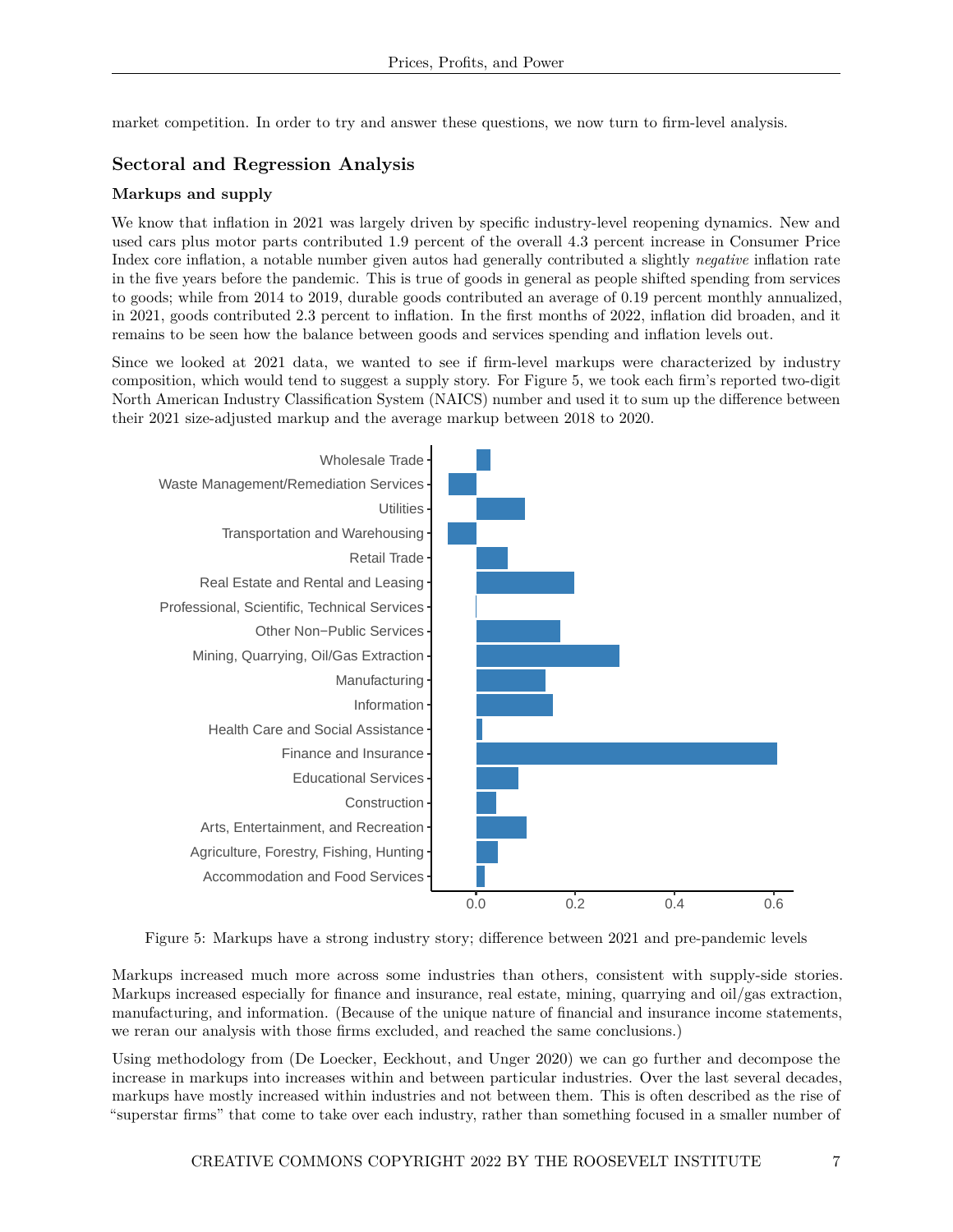

Figure 6: A partial shift from within industries to between industries

specific industries (Autor et al. 2020). Figure 6 shows the cumulative change in markups that come from within and between three-digit NAICS industries. Looking at the change in markups that come from within versus between industries, we see that from 1980 to 2019, 81 percent of the increase in markups has come from within industries, pointing to a more generalized increase in market power over this time. Markups within industries did jump sharply from 2020 to 2021, as observed in the top line. At the same time, however, markups between industries—essentially flat since 1990—also jumped significantly of late, accounting for 38 percent of the increase. This is consistent with both market power and industry-specific reopening stories leading to inflation in 2021.

#### **Demand and markups**

We next turn to regressions to see if a higher level of previous markups for our cross-section of firms is associated with a higher increase in markups in 2021, which would be suggestive of a market power explanation. For this, we took the average annual markup from 2018 to 2020, adjusted for firm size *(SA)*, as our independent variable. If market power was a significant factor in increased markups, we should see previous markups as a predictor of future ones. Next, we took the *SA* 2021 markup and subtracted the previous period markup to get our difference, which we treated as the dependent variable. We did this with the full dataset and also excluding the top and bottom 1 percent of each of these two variables, in order to exclude outliers. The results are shown on the two figures below.

Table 1, below, has a list of regressions, both with and excluding outliers, and with and without three-digit NAICS industry controls. We see strong relationships with some explanatory power in these cross-sections. Firms with 10 percent higher *SA* markups before the pandemic are associated with an increase in their *SA* margins of 2.7 or 1.6 percent. These results aren't due to the specific base years either. We also ran the analysis with 2018 and 2019 as the baseline years and the change between then and now, as well as with 2017 through 2019 as the baseline, and found the same results for the changes during this recovery.

As Table 1 also shows, if we don't size-adjust markups, there's a slight negative relationship between the two. However, as discussed above, size adjustment is more relevant for understanding the economy as a whole (and pricing in particular), as these firms significantly vary in size and sales. In the 2021 cross-section of firms, the 75th percentile of sales is 21 times larger than the 25th percentile; that ratio is 645 times larger for the 90th percentile versus the 10th. The sales by these small firms are less relevant to consumers, to the overall setting of prices, and to the economy as a whole. Decisions made by firms like Amazon impact the economy far more than very small firms with relatively little in sales and reach. Given that we want to see the impact on the economy just as much as the impact on each firm, we adjusted for firm size as above by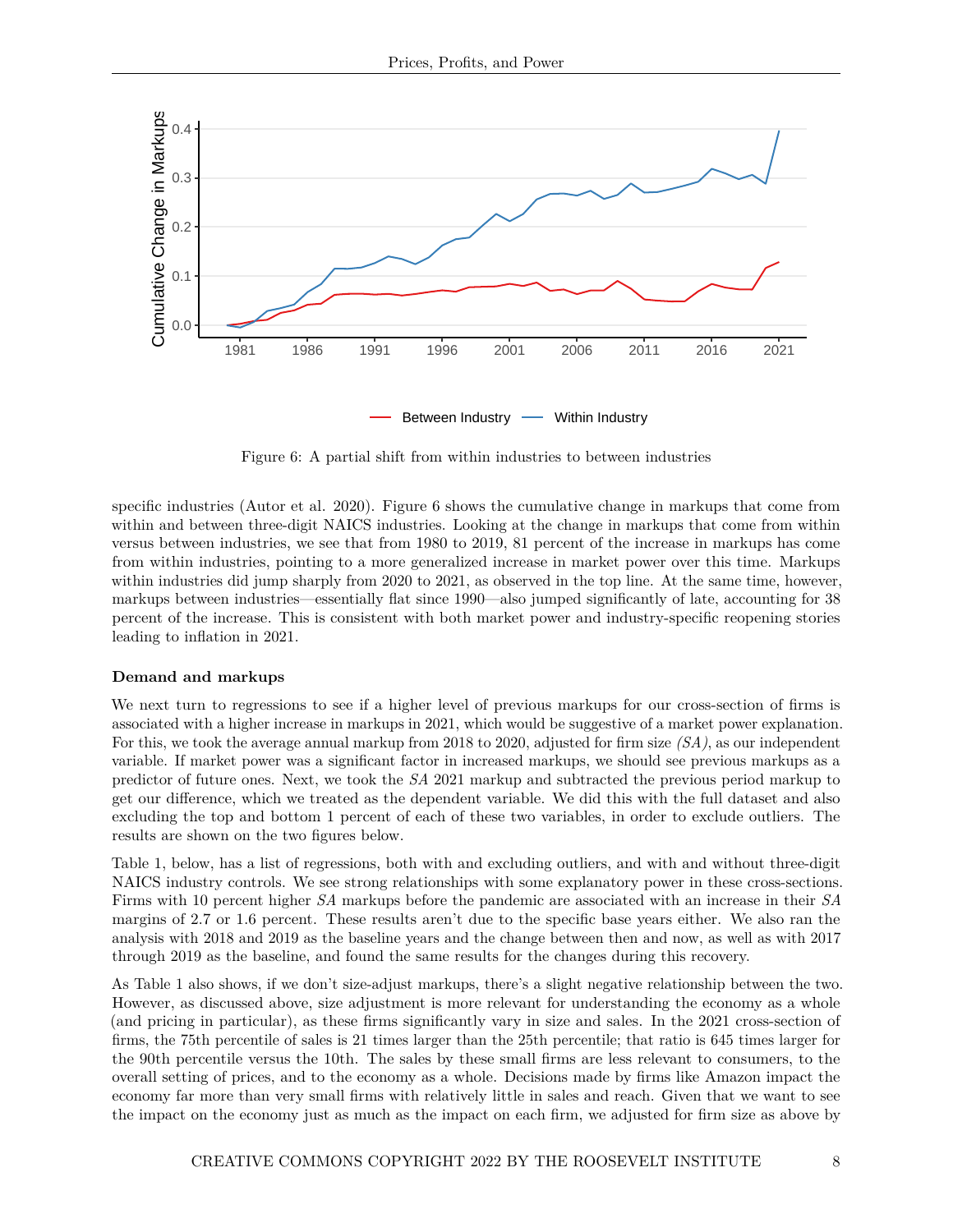

Figure 7: Positive relationship between previous size-adjusted markups and 2021 increases



Figure 8: Relationship with outliers removed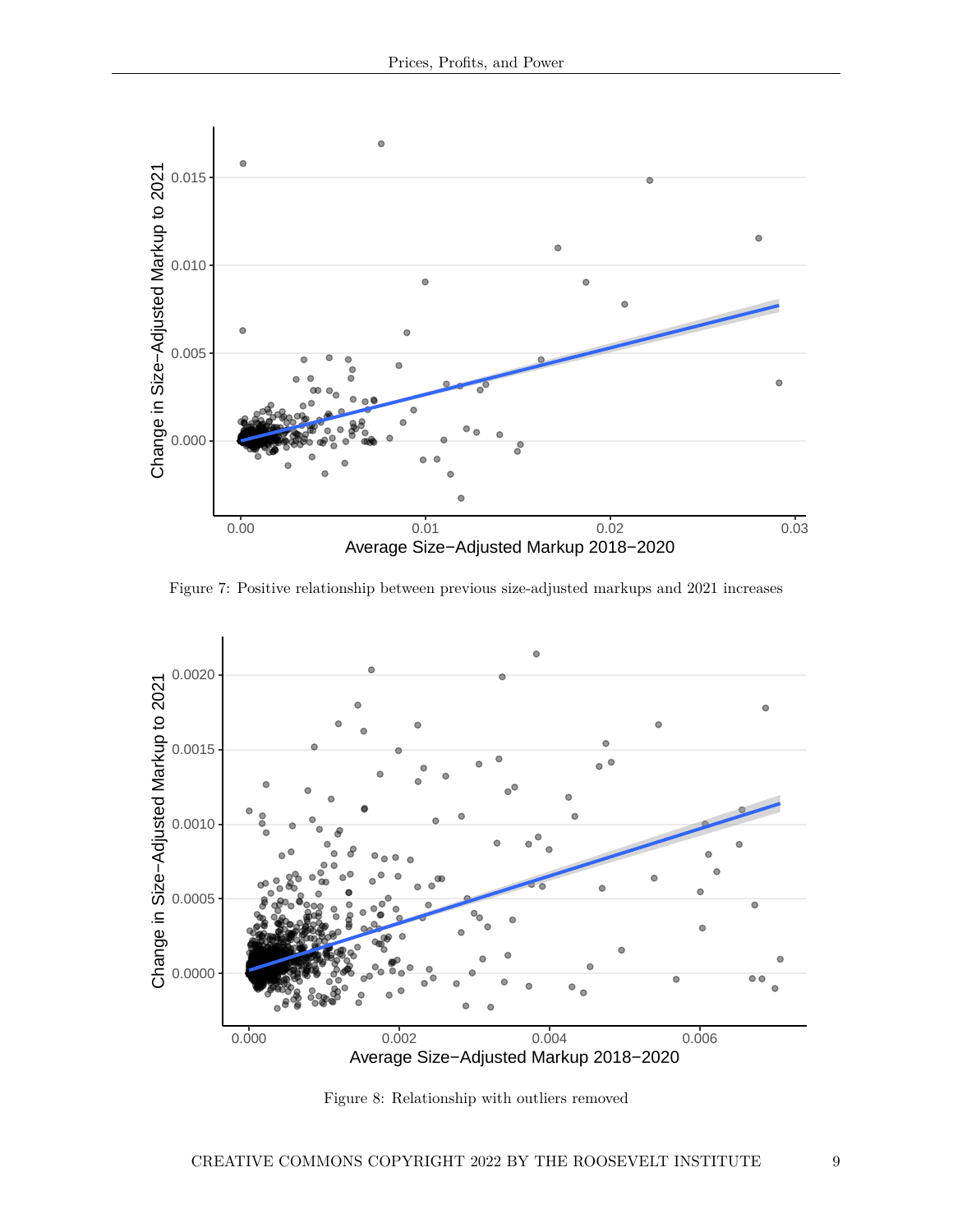multiplying firms against their percentage of total sales.

There is a chance that using revenues to adjust for size introduces a bias, as revenues are also part of the markup equation. Yet we believe revenues are the best approximation of the impact on the economy here. In order to double check our results, we also reran our analysis adjusting for firm size based on *cost of goods sold* and *selling, general, and administrative expenses* together, and found the same results.

| Table 1:                                  |                        |                       |                            |                           |                        |                       |
|-------------------------------------------|------------------------|-----------------------|----------------------------|---------------------------|------------------------|-----------------------|
|                                           | Dependent variable:    |                       |                            |                           |                        |                       |
|                                           | SA Markup Increase     |                       | <b>SA Outliers Removed</b> |                           | Markup Increase        |                       |
|                                           | $\left( 1\right)$      | $\left( 2\right)$     | $\left( 3\right)$          | $\left(4\right)$          | (5)                    | (6)                   |
| SA Previous Markup                        | $0.268***$<br>(0.007)  | $0.265***$<br>(0.007) | $0.157***$<br>(0.004)      | $0.158***$<br>(0.004)     |                        |                       |
| Previous Markup                           |                        |                       |                            |                           | $-0.035***$<br>(0.013) | $-0.020*$<br>(0.012)  |
| Constant                                  | $-0.00005$<br>(0.0002) | 0.00000<br>(0.00001)  | $-0.00003$<br>(0.00005)    | $0.00002***$<br>(0.00000) | $-0.003$<br>(0.367)    | $0.120***$<br>(0.032) |
| Industry controls                         | $\operatorname{Yes}$   | N <sub>0</sub>        | Yes                        | N <sub>o</sub>            | Yes                    | No                    |
| <i><b>Observations</b></i>                | 3,170                  | 3,170                 | 3,064                      | 3,064                     | 3,170                  | 3,170                 |
| $\mathbf{R}^2$<br>Adjusted $\mathbb{R}^2$ | 0.364<br>0.347         | 0.328<br>0.328        | 0.361<br>0.344             | 0.315<br>0.314            | 0.039<br>0.014         | 0.001<br>0.001        |

*Note:* <sup>∗</sup>p*<*0.1; ∗∗p*<*0.05; ∗∗∗p*<*0.01

# **Policy Implications**

While the idea that we are facing the threat of a wage-price spiral is becoming conventional wisdom, this brief and other research finds that changes to labor and worker compensation are not driving factors in recent markups. Indeed, workers are not the only economic agents that affect business pricing decisions. If recent research on shareholder primacy is any indication, capital plays a much bigger role than labor in C-suite decision-making calculus (Palladino 2019; Kinder, Bach, and Stateler 2022). Financial analysts, asset managers, activist investors, and a broader group of shareholders arguably have a strong role in setting incentives toward upward pricing pressures—a phenomenon that could be described as a price-profit spiral. In this account, the decision-makers in publicly traded firms are sensitive to shareholder pressure to consistently meet short-term earnings expectations and to distribute large proportions of these earnings in share repurchases and dividends. In an inflationary environment, firms that enjoy the discretion and power to adjust markups are more attractive to financial analysts and asset managers ("Pricing Power Is Highly Prized on Wall Street" 2021; Alloway 2022). If indeed companies' pricing strategies are responsive to these sorts of short-term capital market pressures, the policymaker playbook to curbing inflation will have to expand.

Even though these results may be specific to the inflation we've seen in 2021, markups being unusually and suddenly high means there is room for them to reverse with little economic harm and with likely societal benefit, including lower prices in the short term and less inequality and potentially more innovation in the medium term. We believe the evidence we have presented strengthens arguments for an all-of-government administrative, regulatory, and legislative approach to tackling inflation, which should include demand, supply, and market power interventions.

This brief bolsters the case for the Federal Reserve to be data-driven and reflexive when it comes to raising interest rates and addressing demand. The markups revealed in our analysis reflect significant room for these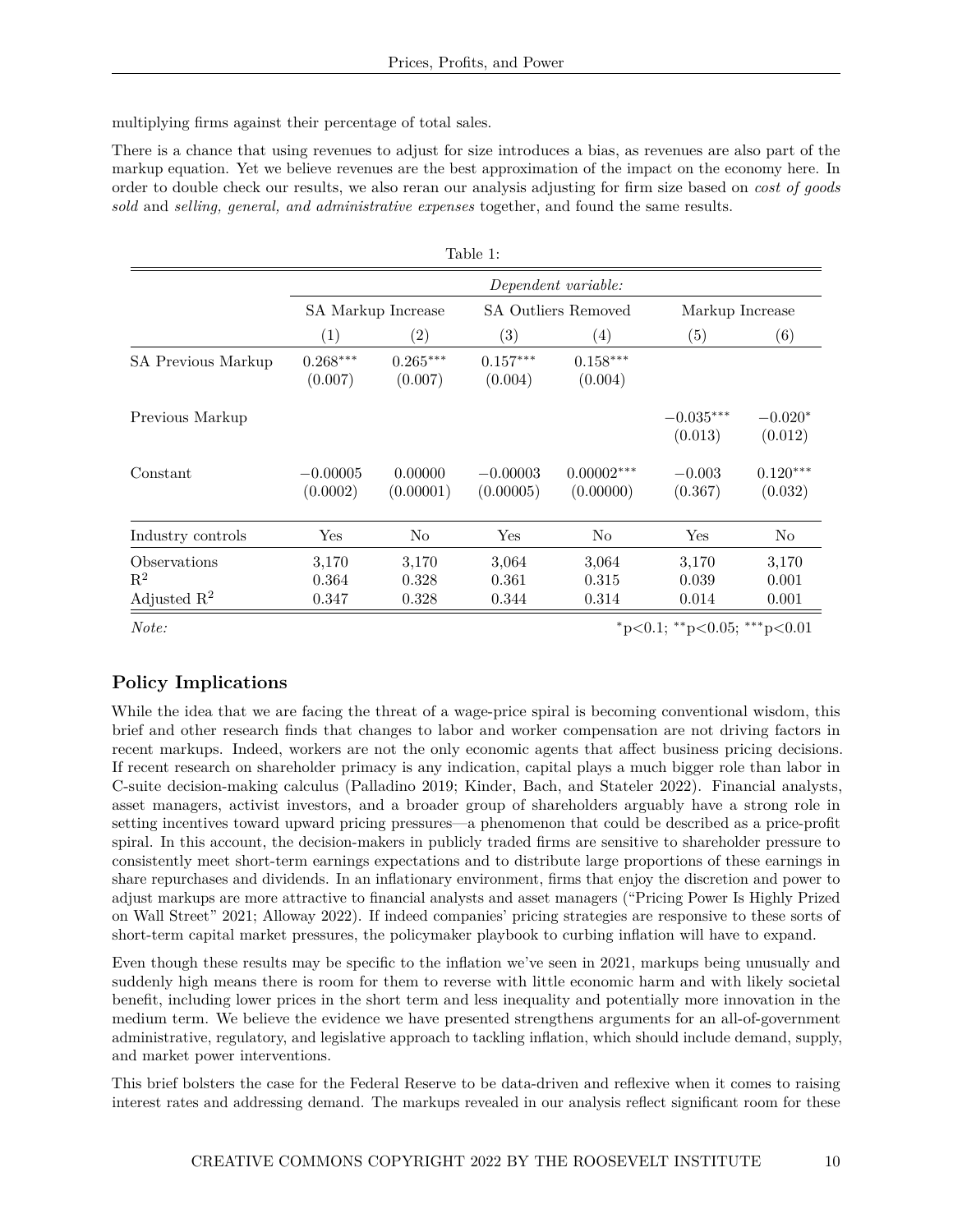margins to come down, as well as for any wage increases to be absorbed within the firm without the need for price increases. Over the past 40 years, the profit share did come down in a recovery (Bivens 2022a). Also, efforts to increase supply, through targeted investments in supply chains, productive capacities, housing, and care work can help alleviate price pressures and help bring down these margins.

This brief also underlines the role of firms' power and discretion to adjust their markups. There was already a strong case for increasing antitrust scrutiny of the corporate sector before the pandemic. Increasing competition and reducing market power would bring down inflation to some degree, no matter its cause. The evidence we present here argues that additional scrutiny could help bring down margins more. We also show how widespread excess profits have become, substantiating the case for an excess profit tax as a way of distributing runaway economic gains while simultaneously eroding company incentives to increase their markups (Gneiting, Lusiani, and Tamir 2020; Avi-Yonah 2020).

#### **Conclusion**

In our analysis, we find that firms increased their markups substantially in 2021, both to their highest level and with the largest single-year increase since 1955. Firm profitability, both before and after taxes, also increased to its highest levels. This sharp annual increase in markups was driven to a large degree by firms with markups in the top 25th percentile of the distribution. Compared to recent decades, this was also driven by shifts across firms and across industries.

Regressing firm-level changes, we found that, adjusting for size, there's a significant relationship between a firm's average markup before the pandemic and the amount the firm has increased the markup since. A 10 percent increase in firms' pre-pandemic size-adjusted markups is associated with an increase between 1.6 and 2.7 in their markups in 2021. In addition to showing that both demand and supply factors are behind the increases in markups, this evidence suggests that firms facing less competition before the pandemic have been able to take advantage of the one-time demand-and-supply shifts to increase their markups since, suggesting market power to be a third explanatory factor in inflation in 2021.

#### **Bibliography**

- Alloway, Tracy. 2022. "Investors Are Loving Companies That Increase Their Prices." February. [https:](https://www.bloomberg.com/news/articles/2022-02-09/investors-love-companies-increasing-prices-and-shifting-inflation-to-consumers) [//www.bloomberg.com/news/articles/2022-02-09/investors-love-companies-increasing-prices-and](https://www.bloomberg.com/news/articles/2022-02-09/investors-love-companies-increasing-prices-and-shifting-inflation-to-consumers)[shifting-inflation-to-consumers.](https://www.bloomberg.com/news/articles/2022-02-09/investors-love-companies-increasing-prices-and-shifting-inflation-to-consumers)
- Autor, David, David Dorn, Lawrence F. Katz, Christina Patterson, and John Van Reenen. 2020. "The Fall of the Labor Share and the Rise of Superstar Firms." *The Quarterly Journal of Economics* 135 (2): 645–709.
- Avi-Yonah, Reuven S. 2020. "Taxes in the Time of Coronavirus: Is It Time to Revive the Excess Profits Tax?" *U of Michigan Public Law Research Paper*, no. 671: 20–008.
- Bernstein, Jared, and Ernie Tedeschi. 2021. "Pandemic Prices: Assessing Inflation in the Months and Years Ahead." *Council of Economic Advisers: Blog*. [https://www.whitehouse.gov/cea/written](https://www.whitehouse.gov/cea/written-materials/2021/04/12/pandemic-prices-assessing-inflation-in-the-months-and-years-ahead/)[materials/2021/04/12/pandemic-prices-assessing-inflation-in-the-months-and-years-ahead/.](https://www.whitehouse.gov/cea/written-materials/2021/04/12/pandemic-prices-assessing-inflation-in-the-months-and-years-ahead/)
- Besley, Timothy J., and Harvey S. Rosen. 1999. "Sales Taxes and Prices: An Empirical Analysis." *National Tax Journal* 52 (2): 157–78.
- Bivens, Josh. 2022a. "Corporate Profits Have Contributed Disproportionately to Inflation. How Should Policymakers Respond?" *Economic Policy Institute*. [https://www.epi.org/blog/corporate-profits-have](https://www.epi.org/blog/corporate-profits-have-contributed-disproportionately-to-inflation-how-should-policymakers-respond/)[contributed-disproportionately-to-inflation-how-should-policymakers-respond/.](https://www.epi.org/blog/corporate-profits-have-contributed-disproportionately-to-inflation-how-should-policymakers-respond/)
	- ———. 2022b. "Wage Growth Has Been Dampening Inflation All Along—and Has Slowed Even More Recently." *Economic Policy Institute*. [https://www.epi.org/blog/wage-growth-has-been-dampening-inflation-all](https://www.epi.org/blog/wage-growth-has-been-dampening-inflation-all-along-and-has-slowed-even-more-recently/)[along-and-has-slowed-even-more-recently/.](https://www.epi.org/blog/wage-growth-has-been-dampening-inflation-all-along-and-has-slowed-even-more-recently/)
- Bräuning, Falk, Jose L. Fillat, and Gustavo Joaquim. 2022. "Cost-Price Relationships in a Concentrated Economy." *Federal Reserve Bank of Boston Research Paper Series Current Policy Perspectives Paper*, no. 94265.
- Dayen, David, and Rakeen Mabud. 2022. "How We Broke the Supply Chain." *The American Prospect*, January. [https://prospect.org/economy/how-we-broke-the-supply-chain-intro/.](https://prospect.org/economy/how-we-broke-the-supply-chain-intro/)
- De Loecker, Jan, Jan Eeckhout, and Gabriel Unger. 2020. "The Rise of Market Power and the Macroeconomic Implications." *The Quarterly Journal of Economics* 135 (2): 561–644.